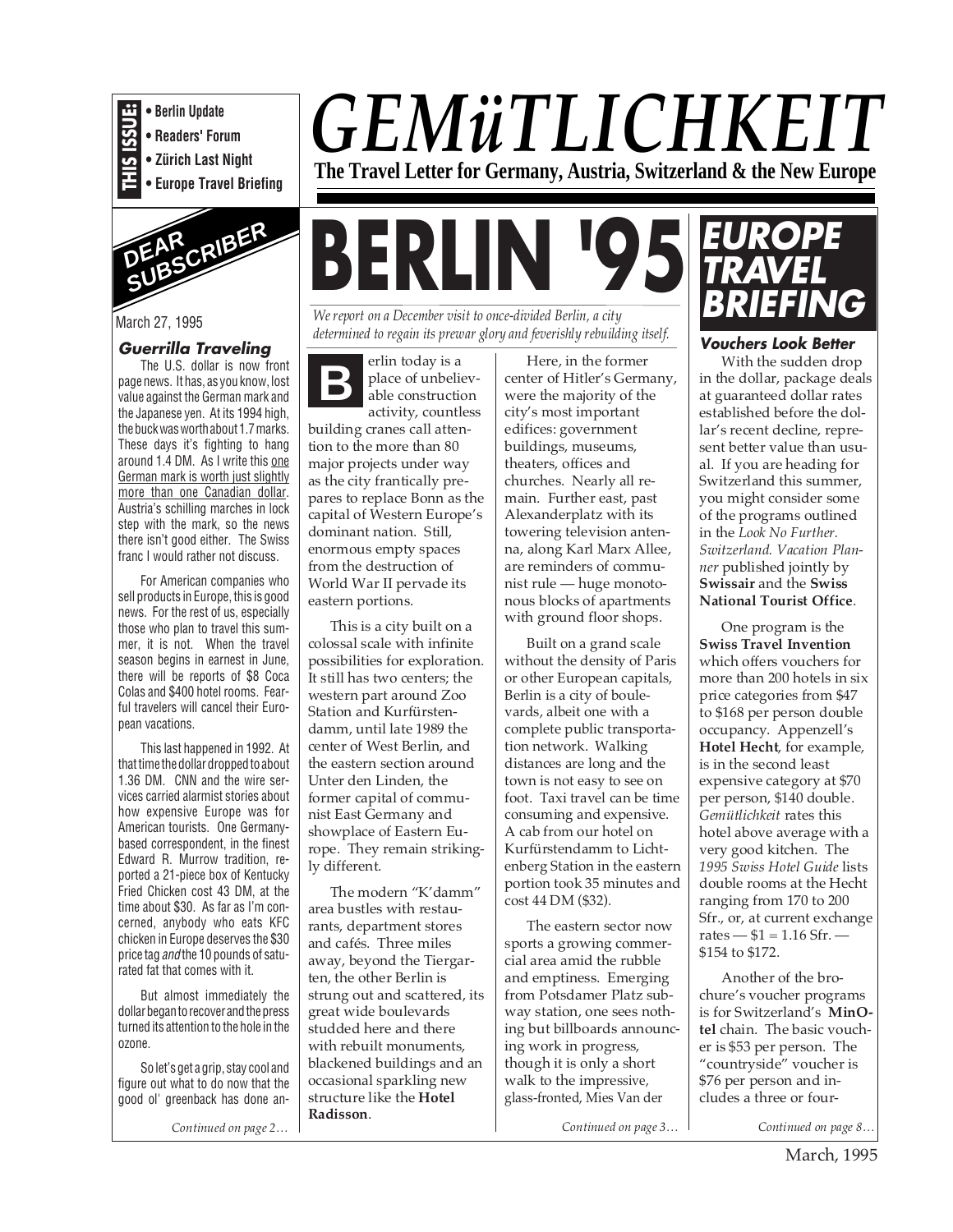#### *DEAR SUBSCRIBER Continued from page 1*

other half-gainer off the high board.

First, let's review the bidding. A few weeks ago the dollar was bumping along at around 1.55 DM and, though it wasn't a number that had us booking a month in a suite at the Brenner's Park, we could live with it. Plans were being made, airline tickets procured, cars rented, rail passes purchased and reservations booked. Then, Bingo! The dollar suddenly needs CPR. Phrases like "postwar low" are being bandied about.

So how are you affected? I'm not going to say your European vacation isn't going to be more expensive, but I will say it may not be as bad as you think. I'll also offer a couple of damage control ideas.

To begin with, car rental rates, even though they have risen dramatically in the last 90 days, are still lower than last year. Our most popular car category, the Opel Vectra/Ford Mondeo, now rents for \$149 per week plus tax. Last year at this time it was \$188. See? Already you're ahead of the game. (But don't get complacent. Book now to lock-in these rates. They are almost sure to go up.)

High season airfares may be slightly above last year. Right now air consolidator **DER Tours** lists these roundtrip prices to Frankfurt on Delta Airlines: \$719 from New York, \$753 from Atlanta, \$798 from Chicago, \$805 from Dallas and \$892 from the West Coast. Fares from dozens of other cities are within a few dollars of these. So let's call it a push in this category.

Rail passes. You buy them in this country for dollars at prices set in the fall of the previous year so they aren't immediately affected by currency fluctuations. Though prices have increased over 1994, there are a lot more variations of passes from which to choose. It's quite possible you'll be able to find one that more precisely fits your travel requirements, thus saving money by not having to buy a more encompassing, more expensive pass than you need.

Hotels and meals in Europe. Aye, there's the rub. First, we'll assume two persons traveling together. If you planned to average 150 DM per night for 14 nights, at 1.55 DM per dollar, your hotel budget was \$1355. Those same hotels, now that the dollar is worth only 1.4 DM, will cost \$1498, an increase of \$143. (If you planned to keep hotel costs at 100 DM per night the increase is \$97.) I don't see these as trip canceling numbers.

The same goes for food, gas, ice cream, beer, the Herald Tribune, public transportation, parking and other incidentals. If you budgeted \$100 per day for these items you're either going to have to cut back or increase the budget by about \$11 per day, a total of \$154 for the two week trip.

So let's see. You saved \$78 on the car, spent about the same as last year on airfare and dropped an additional \$297 above your original budget for food, lodging and incidentals. Subtracting the \$78 car rental saving, the ballyhooed fall of the dollar will cost you about \$219, less than that for those who travel conservatively and more for big spenders. I certainly don't like the idea of parting with \$219 simply because some bottom-pinching senator from a western state voted against the balanced budget amendment, but I wouldn't let it interfere with my trip to Europe.

I'm not sure why these currencies fluctuate so wildly, but I am reminded of 1986. At that time the dollar brought 3.3 DM and we stayed at hotels like the **Hirschgasse** in Heidelberg for \$52 a night or, for \$26 per night, at the **Romantik-Hotel Bierhütte** in the Bavarian Forest. A multi-course dinner for two in the Michelin-starred restaurant of the **Hotel Feiler**, in Muggendorf near Bamberg, was less than \$30. I thought at the time, "this can't last." It seemed artificial. Something wasn't quite right, the standard of living in Germany was not much different than in the U.S. And just as things were out of whack then, they are out of whack now. In 1995, nearly \$500 (700 DM) for the best double room at that same Hotel Hirschgasse (admittedly remodeled, admittedly charming) is simply unnatural. (Currently at \$150 [210 DM] for the top double, the Bierhütte is more realistically priced.) Bestor logic holds that currencies, like water, seek their own level. The dollar is artificially low. Like a California river in March, it will rise.

In the meantime, herewith are a few strategies for minimizing the dollar's demise.

• Cut down the time you spend in big cities. Your marks, schillings and francs will go much farther in the countryside.

• Use the *Michelin Red Guides* for Germany and Switzerland to locate hotels and restaurants with prices that fit your budget.

• Rent a car. For two or more people traveling together, a car is almost always less expensive than the train, especially if you plan to spend most of your time in small towns. Two persons renting an Opel Corsa in Germany at \$119 per week plus 15% VAT provides a per person, per day transportation cost of about \$10. For an Opel Astra it's about \$11. For four people in an Opel Vectra the per day, per person cost is a little over \$4. These figures don't include fuel or parking costs.

• Rent an apartment. Europe is full of shortterm, self-catering rentals with kitchen. They begin at about \$250 per week. (For details on Austrian rentals see Gemütlichkeit, February, 1995; for Switzerland see our August, 1994, issue.)

• The corollary to several of the foregoing is don't try to cover too much territory. If you try to see Prague, Vienna, Salzburg, Zürich, Munich and Berlin all in a two or even three week trip you'll either need a railpass for each person in the traveling party or you'll spend long hours on the Autobahn plus at least \$20 per day in parking fees. If you limit your scope of travel to, say, the Black Forest and perhaps Switzerland's Engadine, you can get by with a small car and never drive on the Autobahn. In addition, this sort of itinerary lends itself well to apartment rental.

• Use a credit card whenever possible. You'll get the very best exchange rate, you won't be billed for from two to six weeks and if there's a dispute *Continued on page 8…*

#### *GEMüTLICHKEIT* **Vol. 9, No. 3 March, 1995**

**The Travel Letter for Germany, Austria, Switzerland & the New Europe**

# **HOTEL RESTAURANT RATING KEY**

|                                                                                                      | The Travel Letter for Germany, Austria, Switzerland & the New Europe | <b>Rating Category</b>                 | <b>Scale</b> | <b>Hotel Rating Criteria</b> |     |
|------------------------------------------------------------------------------------------------------|----------------------------------------------------------------------|----------------------------------------|--------------|------------------------------|-----|
|                                                                                                      |                                                                      | Unacceptable                           | $0 - 3$      | People/Service               | 30% |
| <b>Editor &amp; Publisher:</b>                                                                       | Robert H. Bestor, Jr.                                                | Adequate                               | $4 - 7$      | Location/Setting             | 15% |
| <b>Associate Editors:</b>                                                                            | Elizabeth Schiller, Bruce Woelfel                                    | Average                                | $8 - 11$     | Guestrooms                   | 30% |
| <b>Contributing Editors:</b>                                                                         | C. Fischer, R. Holliday                                              | Above Average                          | $12 - 15$    | Public rooms                 | 5%  |
| <b>Design &amp; Composition:</b>                                                                     | Paul T. Merschdorf                                                   | Excellent                              | $16 - 20$    | Facilities/Restaurant        | 20% |
| <b>Consulting Editor:</b>                                                                            | Thomas P. Bestor                                                     |                                        |              |                              |     |
| <b>Subscription Dept:.</b>                                                                           | Andy Bestor, K. Steffans                                             | <b>Special Designations</b>            |              | Restaurant Criteria          |     |
| <b>Gemütlichkeit</b> (ISSN 10431756) is published monthly by UpCountry Publish-                      |                                                                      | <b>G</b> By virtue of location, decor. |              | Food                         | 65% |
| ing, 2892 Chronicle Avenue, Hayward, CA 94542. TOLL FREE: 1-800/521-                                 |                                                                      | special charm, warmth of               |              | Service                      | 20% |
| 6722 or 510/538-0628. FAX: 510/582-8296. Subscriptions are \$67 per year                             |                                                                      | management, or combina-                |              | Atmosphere                   | 15% |
| for 12 issues. While every effort is made to provide correct information in this                     |                                                                      | tion thereof, an especially            |              |                              |     |
| publication, the publishers can make no guarantees regarding accuracy.                               |                                                                      | pleasant establishment.                |              |                              |     |
| Second-class postage paid in Hayward, CA.                                                            |                                                                      |                                        |              |                              |     |
| <b>POSTMASTER: SEND ADDRESS CHANGES TO:</b><br>Gemütlichkeit, 2892 Chronicle Ave., Hayward, CA 94542 |                                                                      | Offers significant value.              |              |                              |     |
|                                                                                                      |                                                                      |                                        |              |                              |     |

 $\mathbb{R}$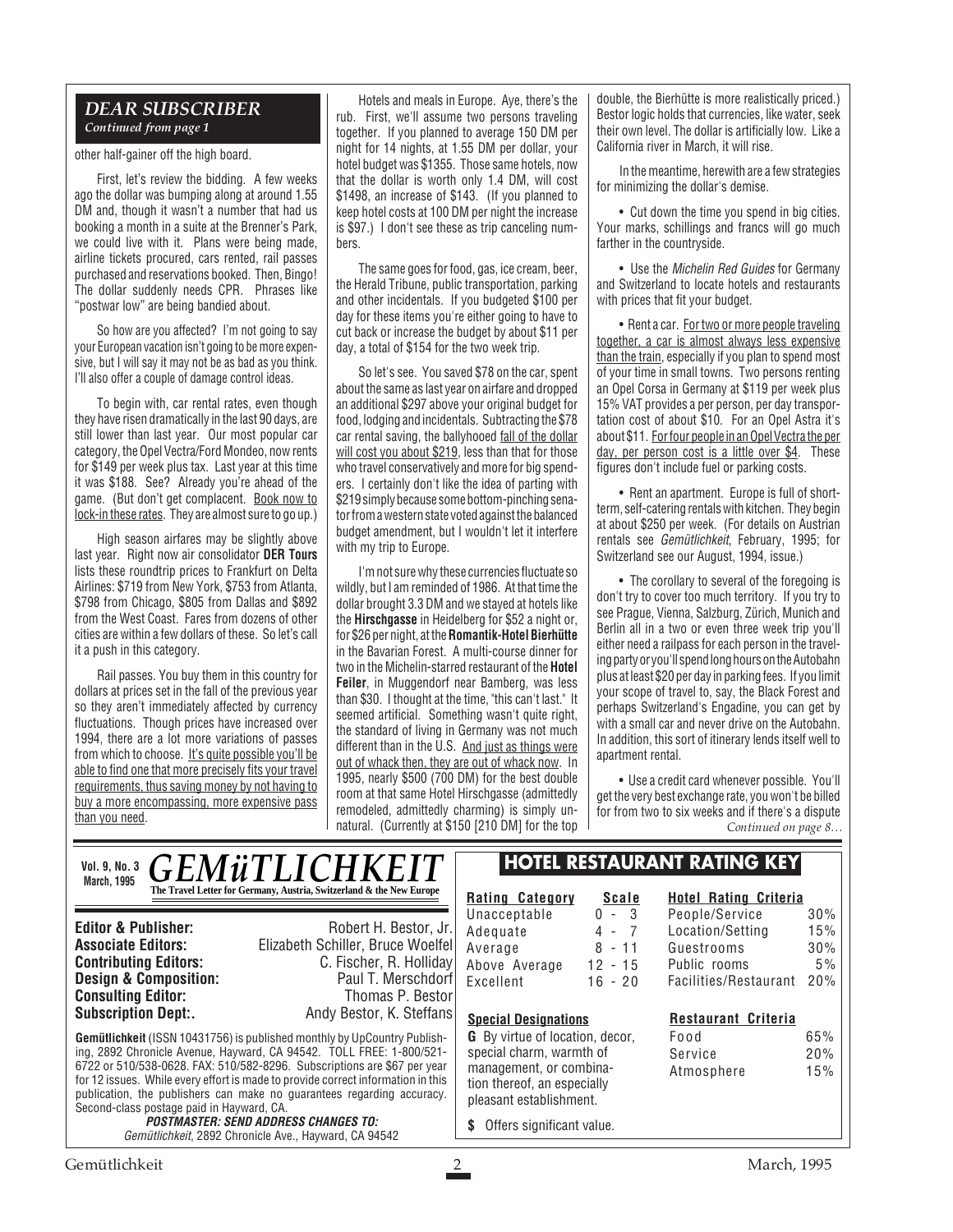#### *BERLIN Continued from page 1*

Rohe-designed, Museum of Modern Art.

Off the main boulevards, dreary housing flats are in a poor state of repair. In the Jewish quarter, where Berlin's only active synagogue has a perpetual police guard, one is struck by the rundown conditions; broken and peeling walls covered by graffiti and blockaded, torn up streets where underground services were being repaired or replaced. A few of the dark and dirty buildings had seeds of new life inside — new shops, galleries and theaters.

There are also changes near Kurfürstendamm. Savigny Platz, a ten-minute walk from Zoo Station, is lively with the businesses of former immigrants who now make Berlin their home: ethnic restaurants (no credit cards), clothing shops, including one with men's vests imported from Italy for 500 DM (\$355), displays of modern house wares, windows full of handcraft items, and tiny coffee bars. Space here is precious, merchandise is even displayed in archways beneath the elevated train lines.

In the old days, before the wall came down, Berlin had a sort of onthe-edge vitality, it was a fortified outpost surrounded by the bad guys. These days its energy springs from a determination to regain its stature as not only the capital city of Germany but the first city in all of Europe. It remains a unique destination.

# **Berlin Hotels**

#### Brandenburger Hof

This showplace of Bauhaus design and contemporary sculpture is in an artfully remodeled turn-ofthe-century apartment building. With its works of art and halogen lighting, the striking lobby resembles a modern museum. An especially attractive feature is the winter garden, a combination Italian monastery and Japanese garden, filled with sculptures and paintings, where concerts, art exhibitions and auctions are sometimes held. It is also the hotel's breakfast room. The dramatically lit dining room is furnished with chairs designed by Frank Lloyd Wright.

Guestrooms are equally unique: a mix of contemporary and traditional design with natural oak surfaces, white walls, and cabinets and chairs by Oscar Niemeyer. Bathrooms are of granite and light terra cotta tiles. With heavy soundproofing and silent

# **BERLIN**

**Population:** 3.5 million. **Altitude:** 131 feet

**Tourist Offices** Europa Center, entrance Budapester Strasse. Open every day. Phone 262/6031, fax 212/325 20 Zoo Station, Monday through Saturday 8 a.m. to 11 p.m. Phone 313/9063

Main Railroad Station. Daily 8 a.m. to 8 p.m.. Phone 279/5209 **Public Transportation**

Buses are a pleasant way to see the city. The #129 is convenient to theaters and East Berlin. The tops of these double deckers provide a nice ride and view. Single-ride tickets cost 3.50 DM (\$2.50) The S-Bahn (operated by DB, railpasses valid), is an efficient, quick way of going from one end of the city to another.

The U-Bahn (run by city, railpasses not valid) costs 3.50 DM (\$2.50) for two hours. Its lines have closer spaced stops than the S-Bahn as they circle around the city. Neither "U" nor "S" are well marked. There are station maps on trains but not in many stations. Listings of stops are missing in both. Travel can be frustrating, directions of trains are not clear and some stations are torn up.

#### **City Walks**

Old Berlin, Jewish life, meeting artists in their studios, gallery tours. Nollendorfstrasse 3, D-10783 Berlin, phone 030/2159868 Cultural Berlin, political history, political future, architectural tours, cemetery tours. Kulturburo Berlin, Kirchstrasse 16, D-10557 Berlin, phone 030/3923747

#### **Boat Trips**

Tour of historical Berlin, passing under many bridges. Daily except Monday, departing from Schlossbrücke, Charlottenburger Ufer (approximately 3 1/2 hours), Phone 030/3917070. Steamboat trips with historical commentary. Berliner Geschichtswerkstatt, Goltzstrasse 49, Berlin. Phone 030/21454450. All day ride (10 hours, food on board). Daily except Monday and Tuesday from Jannowitzbrücke. Phone 030/6173900.

#### **Misc.**

The artist Christo will wrap the Reichstag in polypropylene fabric coated with aluminum. June 23 until July 6.

radiant floor heating, guestrooms are unusually well protected from outside noise.

Although conveniently located in the heart of the western section of Berlin, not far from the Kurfürstendamm, this is a truly lovely, quiet retreat. It continues to merit the rating we gave it in our July, 1992,

issue shortly after the hotel had opened. It is one of Berlin's finest.

**Address:** Brandenburger Hof Hotel GmbH, Eislebener Strasse 14, D-10789 Berlin

**Phone:** 030/214050 **Fax:** 030/21405100

**Location:** Western Berlin, five minutes walk from Kurfürstendamm

**Rooms:** Four singles, 83 doubles

**Proprietor:** Manfred Heissig **Prices:** Singles 275-395 DM (\$196- \$282), doubles 330-445 DM (\$235- \$317)

**Meals:** All available **Facilities:** Piano Bar, winter garden, conference rooms

**Credit Cards:** All

**Disabled Access:** Good but no special rooms

**Closed:** Never

**Parking:** 18 spaces in garage under building

**Rating:** EXCELLENT 16/20 **G**

#### Savoy

An exquisite small hotel very close to Zoo Station and center of Kurfürstendamm, yet very quiet given the location. The Savoy's delightful manager, Francis Rabine, says his hotel attracts celebrities from orchestra leaders to film stars. We were charmed by its exquisite bar, large and elegant public rooms, and an intimate library-bar off the lobby.

The art-deco building, built in 1930, served as the Japanese Embassy during World War II, then, from 1949- 1953, became British headquarters in the divided Berlin. The present owners took over in 1954.

Large, air-conditioned rooms in pink and beige, some with small balconies, are lavishly furnished with elegant desks, comfortable chairs and loveseats. Weekend special rates are sometimes available at 160 DM. (\$114) double. Breakfast is 28 DM (\$20) extra.

**Address:** Hotel Savoy, Fasanenstrasse 9-10, D-10623 Berlin-Charlottenburg **Phone:** 030/31103-0, **Fax:** 030/31103-333 **Location:** Center of western Berlin, 500 meters from Zoo Station **Rooms:** 30 singles, 95 doubles

*Continued on page 4…*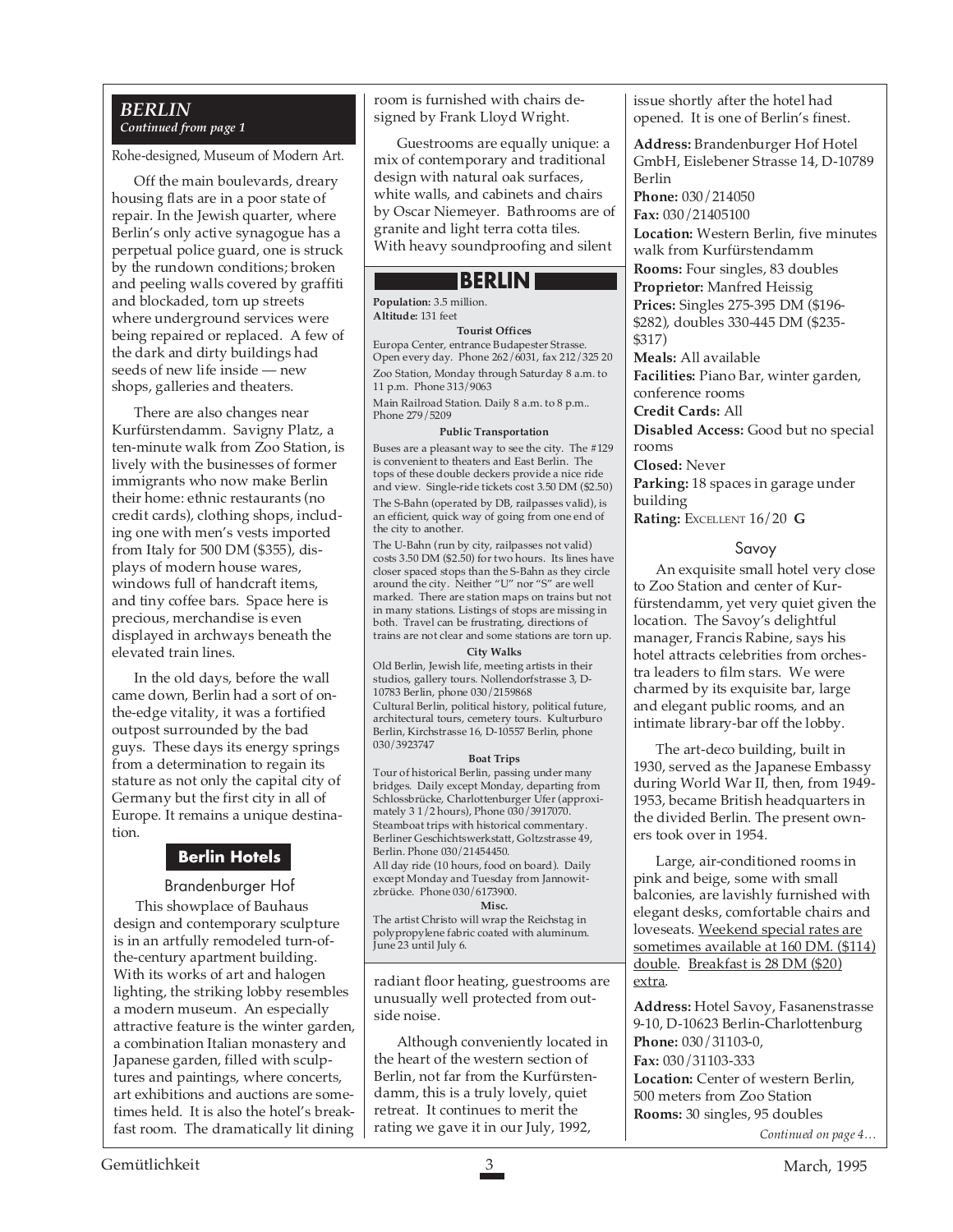### *BERLIN Continued from page 3*

**Proprietor:** Francis Rabine **Prices:** Singles 254-314 DM (\$180- 225), doubles 334-394 DM (\$240-280). Weekend special: double room 160 DM (\$114). Prices do not include breakfast. **Meals:** All available **Facilities:** Library-bar, restaurant, outdoor terrace, sauna, hot tub, exercise room **Credit Cards:** All **Closed:** Never **Disabled Access:** Yes **Parking:** In separate building 100 meters away, 18 DM (\$13) per night **Rating:** EXCELLENT 16/20 **G**

#### Hotel Residenz

Maybe the third time is the charm. Two previous visits to this hotel resulted in a "Not Recommended" review (August, 1988) and one "average" rating (July, 1992). This time was better. The Residenz is an amalgam of five pensions built for government workers around 1902. The result is several long, narrow buildings and seemingly endless halls, all connected around an inner courtyard. It serves as temporary home to movie makers and TV companies — actors, technicians and directors. A movie producer we met over a glass of wine had lived there happily for six months.

The quiet, smallish rooms are furnished with wardrobes, Europeanstyle double beds, desks, chairs and small, mostly shower-only, bathrooms. Our room had french doors opening onto a small balcony where we could look out onto the relatively quiet street. The hotel also has some studios and apartments available with kitchens. These attractive accommodations are mostly on the upper floor and have slanting ceilings and skylights.

Both the antique-filled small lobby and the elegant (and expensive) *Grand Cru* restaurant have a pleasant "Old Berlin" feel.

Service and friendliness of staff are definitely categories in which the Residenz has improved. What was

never a problem was the quality and quantity of the breakfast served in the chandeliered *Grand Cru*. One chooses from an array of fresh, dried and canned fruit; cereals; freshly baked bread; pastry and several varieties of fresh rolls; eggs, scrambled and boiled; two varieties of delicious fresh sausage; bacon; pickled fish and vegetables; yogurt; jam; chocolate; butter; margarine; various cheeses and sliced cold cuts. Unfortunately it is not included in the room price and costs an extra 22 DM (\$16).

**Address:** Hotel Residenz Berlin, Meinekestrasse 9, D-10719 Berlin (Charlottenburg) **Phone:** 030/884430 **Fax:** 030/88247266 **Location:** On a quiet street, one block off Kurfürstendamm **Rooms:** Two singles, 86 doubles **Proprietor:** Herr Schwarz **Prices:** Single 198-220 DM (\$141-158), doubles 260-310 DM (\$185-220) **Meals:** All available **Facilities:** Restaurant **Credit Cards:** All **Disabled Access:** One specially equipped room **Closed:** Never **Parking:** Public garage across street, 20 DM (\$14) per night **Rating:** ABOVE AVERAGE 13/20

#### Hotel Berliner Hof

A standard-issue, modern city hotel located in the Europa Center shopping and entertainment complex, the very heart of Berlin's western sector. Average-sized rooms are contemporary in design with white walls, blue and green drapes and natural wood Danish-modern furniture.

Same management as the Savoy.

**Address:** Hotel Berliner Hof am Europa Center, Tauentzienstrasse 8, D-10789 Berlin **Phone:** 030/25495-0 **Fax:** 030/2623065 Location: Central, west **Rooms:** Five singles, 60 doubles **Proprietor:** Francis Rabine **Prices:** Singles 195-225 DM (\$140-160), doubles 240-280 DM (\$170-200) **Meals:** Breakfast only.

**Facilities:** Breakfast room **Credit Cards:** All **Disabled Access:** Good **Closed:** Never **Parking:** Hotel garage, 10 DM (\$7) **Rating:** ABOVE AVERAGE 13/20

#### Berlin Mark

This large, centrally located hotel, just a block off Kurfürstendamm, is in an eight-story modern building constructed in 1968 by the current operators.

The average to large rooms are furnished in contemporary style with light gray and pastel walls. Number 734 is a spacious single with large bath tub and moderate noise from street-side windows. Number 735, with French-style double bed, is available either as a single or double.

**Address:** Berlin Mark Hotel, Meinekestrasse 18-19, D-10719 Berlin **Phone:** 030/8802-0 **Fax:** 030/8802-804 **Location:** One block off Kurfürstendamm **Rooms:** 14 singles, 206 doubles, 11 apartments **Proprietor:** Jürgen Preisse **Prices:** Singles 198-295 DM (\$140- \$210), doubles 260-335 DM (\$185- 240), apartments (two rooms, max. 3- 4 persons) 360-440 DM (\$260-315) **Meals:** All available **Facilities:** Restaurant, outdoor cafe **Credit Cards:** All **Disabled Access:** Three rooms specially equipped **Closed:** Never **Parking:** Nearby public garage 17-20 DM (\$12-\$14) per night **Rating:** ABOVE AVERAGE 13/20

#### Hotel Boulevard

Readers are advised to avoid this modest, centrally-located Best Western hotel. For one thing, with prices ranging from 230 DM (\$164) for the least expensive single, to 320 DM (\$229) for a double room, it is vastly overpriced. In addition, management seems uninterested in guests from North America. Hotel Boulevard, Am Kurfürstendamm 12, 10719 Berlin.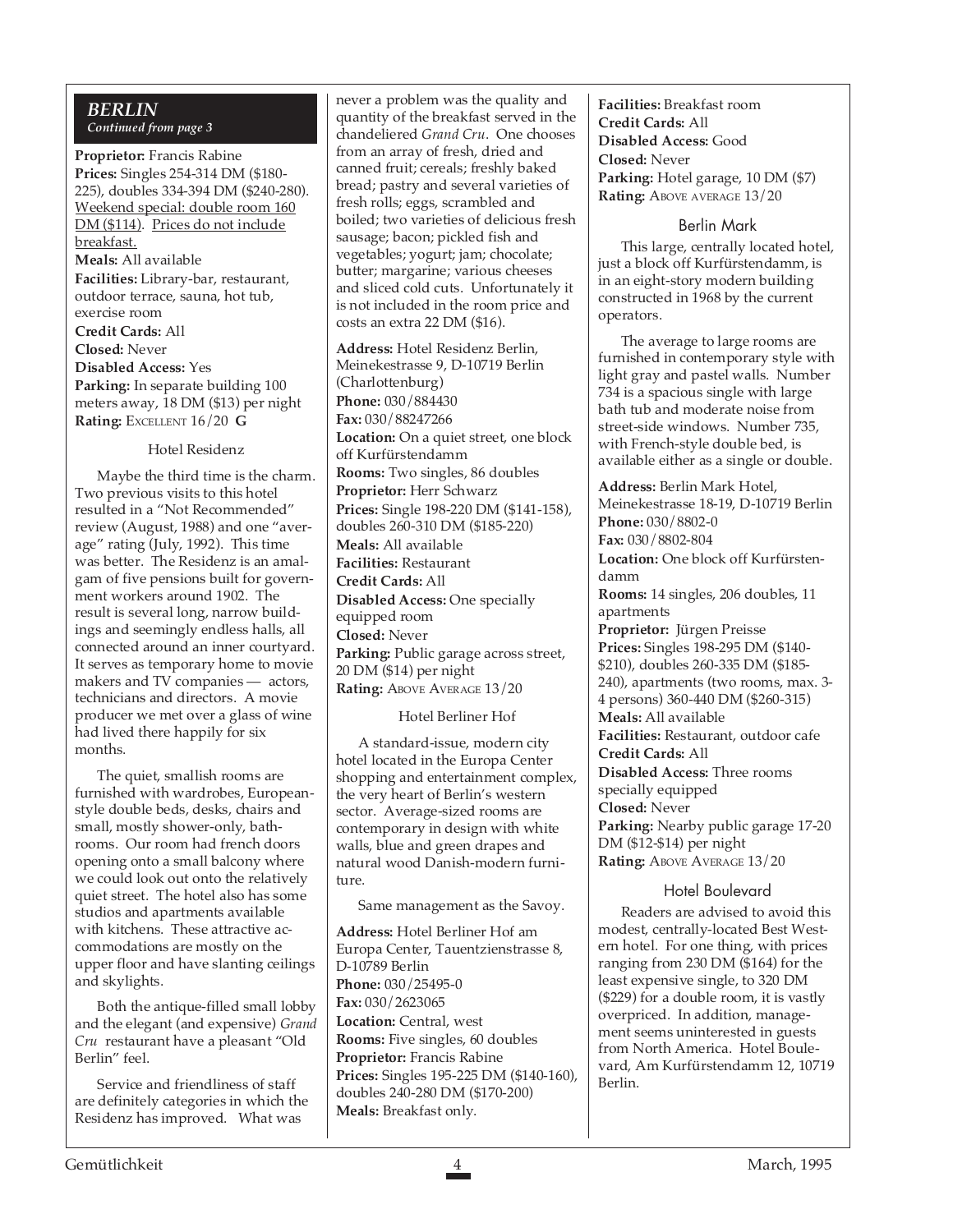Radisson Plaza Hotel Berlin Built in 1979 for officials and guests of the former East German government, this huge, 600-room hotel was brightened and extensively remodeled in 1992. One of the few modern buildings in the area, it stands out in a section of the city scattered with older, blackened structures. The Radisson has all the trappings of a large, commercial hotel: outside terrace, swimming pool, health club, even a TGI Friday's restaurant.

Spacious rooms with big bay windows, natural wood walls and orange or blue drapes, are furnished with contemporary furniture and include breakfast alcoves and fax machines. The special weekend rates of 210 DM (\$150) single and 250 DM (\$180) double, breakfast included, are a bargain for this class of Berlin hotel.

**Address:** Radisson Plaza Hotel Berlin, Karl-Liebknecht Strasse 5, D-10178 Berlin **Phone:** 030/23828 **Fax:** 23/827590 **Location:** Center of eastern section, just off Unter den Linden **Rooms:** 300 total: 267 singles, 300 doubles **Prices:** Singles 210-450 DM (\$150-320), doubles 250-520 DM (\$180-370) **Meals:** All available **Facilities:** Restaurants, swimming pool, health club **Credit Cards:** All **Disabled Access:** Two rooms specially equipped **Closed:** Never **Parking:** Garage in building, 22 DM (\$16) per night **Rating: ABOVE AVERAGE 14/20** 

#### **Hunting Lodge Near Berlin**

#### Jagdschloss Hubertusstock

A rustic retreat with extensive grounds located an easy drive north of Berlin. The lodge was used for the hunting parties of King Frederick William IV of Prussia in 1847, and later by other members of various German governments, most recently by East German President Honecker. Since 1992 its facilities have been upgraded to modern hotel standards by the management of the Savoy Hotel.

Prices are reasonable for a range of accommodations including rooms and suites. The hotel offers hunting and shooting, horseback riding, hiking, sailing on the nearby Werbellinsee, biking, tennis, and squash.

**Address:** Jagdschloss Hubertusstock, D-16244 Eichhorst/Kreis Eberswalde **Phone:** 033/36350-0 **Fax:** 033/36350-255 **Location:** About 50 km (31 miles) north of Berlin via Autobahn #11. **Rooms:** 22 doubles **Proprietor:** Francis Rabine **Prices:** Single (occupying double room) 150 DM (\$108), doubles 190 DM (\$135) **Meals:** All available **Facilities:** Conference rooms, restaurant, beer garden **Credit Cards:** All **Disabled Access:** Limited **Closed:** Never **Parking:** Abundant on site **Rating:** ABOVE AVERAGE 13/20

#### **Inexpenisve Berlin Restaurants**

Ka De We, Top Floor From the array of available choices in this fantastic food market on the top floor of Berlin's largest department store, we chose the cafeteria, a good spot for lunch, especially for those who have trouble with German menus. Main dishes of rare, thinly sliced steak with béarnaise sauce and fried potatoes, and a thick pork steak with French fries and a mixed salad of beets and green beans, were quite good. Including a shared plate of fresh shrimp plus bread, coffee and a glass of white wine the bill came to 57 DM (\$40) for two persons.

The store's entire top floor, under its vaulted glass roof, is devoted to a magnificent display of food and drink and is not to be missed. Ka De We Department Store, Tauentzienstr. 21. Moderate, credit cards accepted.

#### Gasthaus Krombacher

A few doors from the Residenz Hotel, is the unpretentious, friendly Gasthaus Krombacher. It has quick service and serves good traditional German food as well as some surprisingly elaborate desserts at reasonable prices. Entrees of chicken breast cooked "fricassee" style, veal sausages with onion gravy and potatoes and shared dessert consisting a folded crêpe with chocolate and vanilla ice cream and whipped cream came to 60 DM (\$42) for two including a glass of wine. Gasthaus Krombacher, Meinekestrasse 4, 10719 Berlin, phone 881/8602. Moderate. Credit cards o.k.

### Café Kranzler

Famous Berlin hangout with upscale modern decor and central location. An excellent choice for coffee, pastry and/or ice cream. Compared to the desserts the food rather is plain and of secondary interest. A buffet breakfast is served until from 8 a.m until noon.

Cafe Kranzler, Charlottenburg, Kurfürstendamm 18-19, open 8 a.m. to midnight daily. Phone 885/7720. Moderate. Credit cards o.k.

#### Nordsee

For those in search of quick and reasonably-priced seafood, a good bet is Nordsee, a chain of restaurants with locations throughout Berlin. We stopped at one in the eastern section near the busy intersection of Alexanderplatz. The menu offers a wide selection including fried cod, several varieties of herring, fish sandwiches and cold salads, priced from 8 to 24 DM (\$6 to \$17). The fact that at 1:00 p.m. the shrimp special of the day was sold out shows some care goes into preparation and that dishes are not simply microwaved to order. We found little fault with paella, consisting of saffron flavored rice with chunks of several varieties of seafood and ham, and fried Seeloch (a cod-like ocean fish). Both were priced at 12.50 DM (\$9). Nordsee, Alexanderplatz. Inexpensive. No credit cards.

There are many good places to eat cheaply in this large city. For those staying near Kurfürstendamm and seeking inexpensive meals, a productive place to begin a restaurant search is Savigny Platz, a few blocks to the north. In this blossoming area of attractive shops are many ethnic restaurants. Alas, however, few accept credit cards.M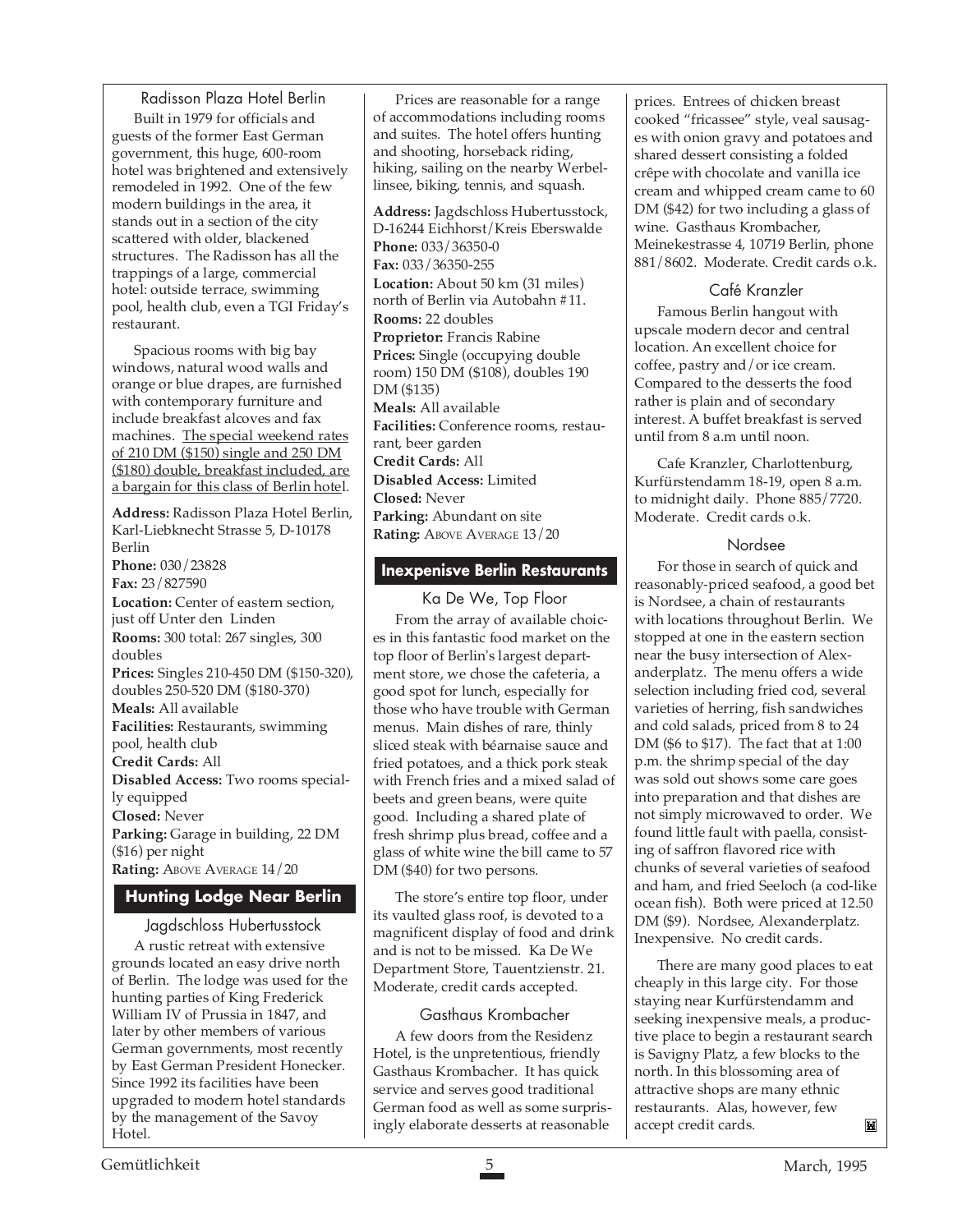# **READERS' FORUM**

#### **Grüner Baum Complaint**

This is a report on several Austrian hotels. We highly recommend the following, as you have.

Hallstatt — Preferred **Grüner Baum** for lakeside view and good rooms, **Zauner** for good food. Salzburg — **Trumer Stube**. Vienna — **Hotel Kärntnerhof** (we had room 205 excellent). Graz — **Hotel Erzherzog Johann**

Places you haven't recommended, but we do, include:

Dürnstein — **Hotel Schloss Dürnstein** for fabulous Danube view rooms. Food better at **Richard Löwenherz**, both owned and/or operated by siblings. Munich — **Hotel Rothof**, delightful, garden setting in business office area of the city. New, modern, friendly, excellent location and not far from U-bahn.

Disagreement: **Grüner Baum** (different from the one in Hallstatt) and Badgastein. Badgastein is a wonderful destination and the Grüner Baum was good, but I would not agree that it is the best in Europe. The food was among the best of our trip. The rooms were great, wonderful view up the valley. Great too was the location, the town and the valley into the Alps. The service, however, we found erratic and inexperienced. It was especially busy Friday and service was slow in the restaurant. Saturday night in the *Stube*, service was especially slow. No one was in the bar at 7:00 p.m. and we had to ask for a waiter. Fifteen minutes later we were told "someone is coming." A young table attendant finally arrived who was thoroughly confused by an order for sherry. She had to leave to ask somebody and came back five or 10 minutes later. Total of 30-plus minutes before we were served.

Another criticism of Grüner Baum is that one is charged for everything: from use (not purchase) of terrycloth robes to go to the swimming pool to tap water from the bar. We also found few Americans, or even English there. There are no big tour buses, possibly because it is a little difficult to get to.

This is all to the good. On the other side, we had the feeling that there was class consciousness and that the richer Germans and Austrians were dealt with more promptly and more hospitably. Perhaps our marginal hotel/restaurant language ability contributed to this. We had a feeling that there was much false formality. It was not as classy an operation as, for example, The Schloss Hotel Dürnstein which was of equal expense and number of stars. The class consciousness seemed phony, not natural, and the atmosphere at least struck us as somewhat forced formality, incongruous with the Alpine setting. *Nouveau Riche* comes to mind.

Admittedly, the first weekend in October approaches the end of the season. Grüner Baum was not full, and perhaps not fully staffed. Nevertheless, the service atmosphere was found to be less appealing than the other hotels listed above.

Carolyn and Tom Reese, Palo Alto CA

*(Ed. Note: Our own experiences with the Grüner Baum and the Schloss Hotel Dürnstein have been the exact opposite of the Reese's. We welcome your comments.)*

#### **The Grüner Baum's Response**

We thank you very much for your fax letting us know the complaints of Mr Reese. We were quite upset to hear that some guests have left our house and haven't been satisfied. We have checked all the complaints Mr Reese was talking about. Of course, the service at the bar should have been faster and better. The girl got confused about the order, she didn't quite understand if they like a sherry dry or a cherry brandy. So maybe this explains the long service, but of course it shouldn't happen and we will do better for the next time.

It is true that this weekend in question was a very busy one and maybe Mr. and Mrs. Reese found the service too slow. For Friday night we had a candlelight gala dinner where we served five courses and of course we don't rush them one after the other, but we served the courses slowly on purpose. Also, as it is a gala dinner, people dress up a little more than usually.

At this time of the year we are not fully booked, but we have a lot of guests who come since many, many

years. So of course this is a more personal friendly atmosphere with people we know very well, some of them are real friends and I am very sorry, that these new guests felt not treated in the same way than our other guests.

It is true that we charge for a bathrobe AS 100, which is about \$10, no matter how long people are staying. It also is correct that we charge for our water, as this water is one of the best you can find in the Alps, perhaps much better than some water of a big brand. The taste is excellent and the service is the same if they drink mineral water or Coca Cola. We charge AS 20 for a half liter, which is \$2. We always feel bad if a customer leaves Grüner Baum without real satisfaction and would like to apologize for it.

Family Blumschein, Hotel Grüner Baum, Badgastein, Austria

#### **Dresden/Prague Report**

During a week's stay in Dresden, we found the **Szeged Restaurant** upstairs at Wildsruffer Str. 4-6 to be worth a second visit. Also, **Rathskeller Restaurant** served good food at reasonable prices, but even on a rather not-very-busy night, service was slow.

On our first visit to Prague since the change in government, we were pleasantly surprised by the many changes for the better: so many more restaurants and shops and so many more people who could speak German or English. We would recommend the 15-room, 3-suite **Hotel U Tri Pstrosu** (The Three Ostriches), at Drazickeho nam. 12, 118 00 Prague 1, tel. (02) 245 10 779, fax (02) 245 10 783), beautifully situated in an old but well maintained building right at the foot of the Charles Bridge in the old Mala Strana district. For a double unit with a view over the bridge, including breakfast, the rate is 4800 crowns, US \$171.50, expensive but worth it. The hotel also serves dinner, but inexplicably requires hotel guests to eat at a set hour, while nonresidents can reserve a time of their choice. One very pleasant restaurant we found in downtown Prague is the **Restaurant Modra Ruze** in a cave-like setting at Rytirska 16.

For anyone desiring the service of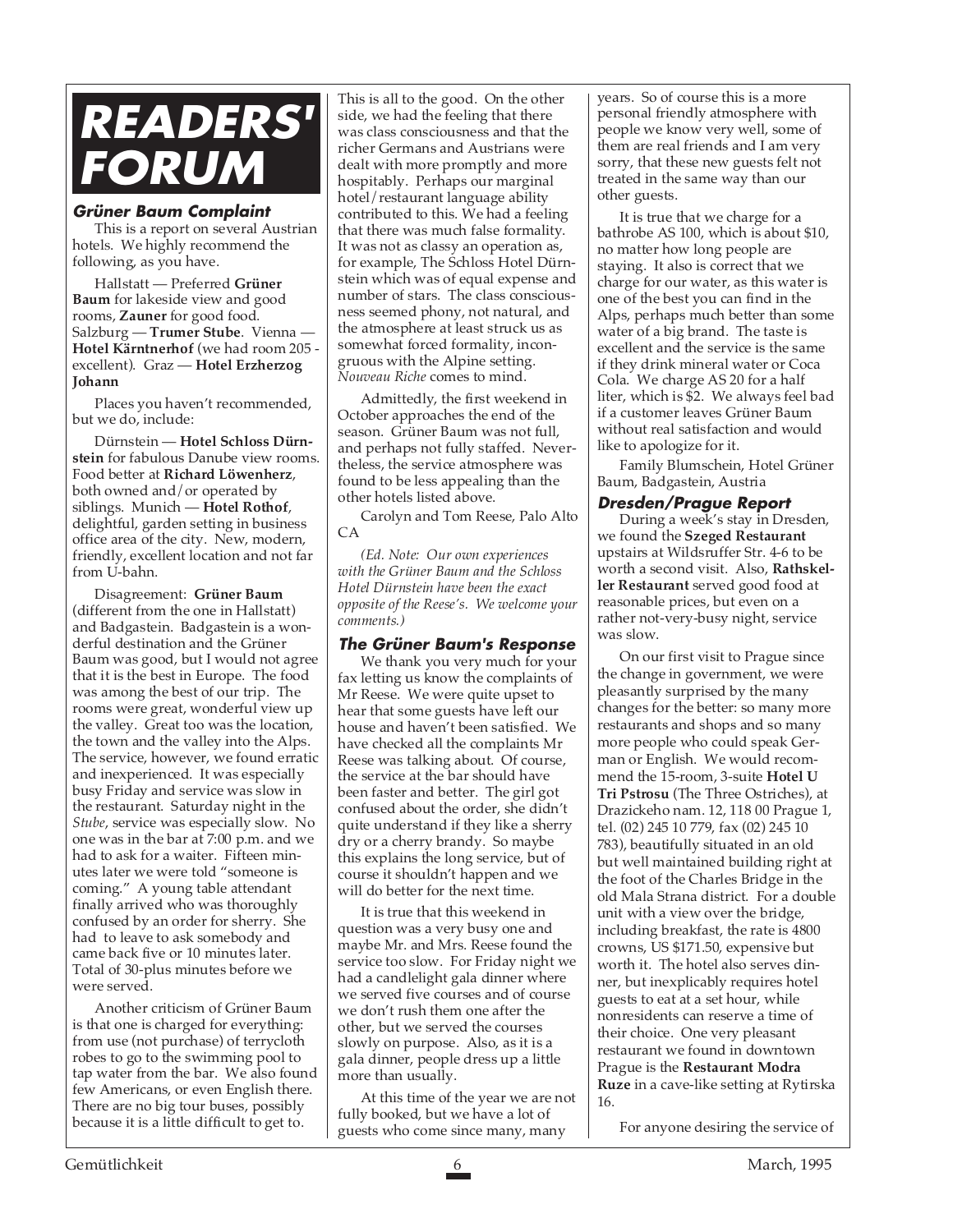a guide and/or driver in Prague or the surrounding countryside, we highly recommend the services of Josef Severyn, Pariska 22, 110 00 Prague. tel (02) 23 22 788. Mr Severyn is fluent in English, knowledgeable about his city and country and reliable and dependable. He charges US \$7.00 per hour for his services and, if the use of his 4-seater Skoda automobile is desired, the rate is an additional US \$.40/km.

H. Martin Ems, San Francisco CA

#### **Bodensee Restaurants**

-

Re the Swiss side of the Bodensee: should you decide to do the Schwäbisch side, a detour to Schlier (Germany) is very rewarding. The **Krone** restaurant there beats the **Hotel Krone** in Gottlieben (Switzerland) . I have tried them both recently. This was probably the best meal — definitely the most pleasant — I have had in Germany, and this includes, in this area, the **Hoyerberg Schlössle** in Lindau and the **Mönchs Posthotel** in Herrenalb. It has the best and most reasonable wine list around. Try it, you'll like it!

Dr. Anatol Chari, Laguna Beach CA

(*Ed Note: Dr. Chari's dinner for four, including two bottles of wine and cocktails, was \$75 per person, not bad for a Michelin one-star. The other two restaurants he refers to also have a Michelin star.)*

#### **German Rail Bargain**

Thank you for your very informative edition on rail travel in Europe of December, 1994.

I would, however, like to inform you and your readers of some special tickets on the German railway system which could lead to less expensive travel. Anyone, even foreigners, can purchase these tickets.

The first one is called a *Bahnkarte* (train card) which works as follows. A *Bahnkarte* can be purchased in any railway station and costs DM 220 (about \$156), for young people under 26 and seniors over 60 only half that, DM 110 (\$78). This card can be used to obtain a 50% discount on any and all rail fares in Germany and is valid for one year. I used this card on my three-week stay and more than paid for the card with two medium length trips. (I am a senior citizen). I would have saved more had I known about this *Bahnkarte* before my first train ride.

The second opportunity to save

substantial sums while riding trains in Germany is to try and travel between the hours of 7 p.m. and 2 a.m. In that case you can get a *Gutenabendkarte* (good evening ticket) for DM 49 (\$35). This ticket allows you to travel anywhere in Germany between 7 p.m. and 2 a.m. You can get almost anywhere in Germany in that time span.

John McClure, Bethesda, MD

#### **Baden-Baden Difficulties**

In November, I purchased a seven-night Baden-Baden Adventure Package, reviewed in your September issue, from the Baden-Baden Tourist Office. Please advise your readers that the **Brenner's Park Hotel & Spa** is NOT available in this package. Two of the Steigenberger hotels are available in the luxury category and **Privathotel Quisana** but not Brenner's Park.

I stayed at the **Steigenberger Europaischerhof**. While the facility is nice, there are no on-site spa facilities and one must go either to the **Steigenberger Avance Hotel** (approximately two blocks away) or the public baths or spa facilities. Even though I was visiting off-season, obtaining an appointment for spa services, such as facials, massages, etc. was nearly impossible. Although in Baden-Baden for a week, I was only able to obtain an appointment for one 20-minute back massage at **Caracalla Therme**. A check of spa service availability at the Steigenberger Avance was also made and all appointment times were full. Please note I was completely flexible on the day and time. Anyone visiting Baden-Baden interested in using spa facilities, beyond soaking in a hot tub, should be advised to make any spa appointments in advance or immediately upon arrival.

Brenda Donaloio, Galveston TX

*(Ed. Note: We erred. As Ms. Donaloio correctly states, the Brenner's Park is not part of the Baden-Baden tourist office's discount program. We apologize for any inconvenience we may have caused.)*

#### **Suggestions for Schwabia**

One of the duties of your subscribers is to come clean now and then about some of their secret places, especially when it seems the editor has given too much time and attention to multi-star attractions of Germany. I want to

introduce my favorite town in the Stuttgart area, a small Tübingen without all the tourist busses.

Bietigheim-Bissingen is at the confluence of the little Metter and the Enz rivers, just before the latter empties into the Neckar some 20 miles north of Stuttgart, and has all the character that the towns along the Neckar Valley are noted for and then some. The town recently celebrated it's 1200th anniversary. The *Innenstadt* is especially nice, with it's extensive *Fussgangerzone* and large number of restored *Fachwerk* houses. A selfguided tour points out a number of local points of interest. The earlier fountains, parts of the original town wall and lower gate still exist. It has a nice little museum in a restored 16C building next to the *Rathaus* and a unique series of bronze statues set along the main part of the walking area, capped by a couple of controversial modern pieces at either end.

Only a few miles north, is the town of Besigheim, which also has an intimate *Innenstadt* with a nicely restored *Rathaus*. If you go, don't forget this is a wine region with it's share of *Stüble* and that in the fall offers a number of *Besenwirtschaften*, or temporary restaurants at the farmhouses, offering local meat and drink specialties. Leave your calorie and cholesterol counter at home. Although the hotel accommodations directly in Bietigheim are perhaps a little modest for some tastes, I usually stay in the **Hotel Rose**, convenient to walking in the old town. There are others listed in the *Michelin Guide*.

To my mind the best accommodations and restaurant in the immediate area are in the **Alder Asperg**, which is certainly worth a stop for Schwabian specialties. There are lots of other good restaurants in the region, including **Gasthaus Schiller** right on the *Marktplatz* in Bietigheim, the aforementioned Hotel Rose (try the salmon fillet on a bed of spinach) or the **Enztal** in Bissingen (with a north German cook), but then there's no sense in giving it all away.

Go and enjoy a bit of small city Schwabia, but if you have started to understand the Schwabian dialect, you've been at the bottle too hard ("staring into the glass too deeply", they say).

Robert Barbarin, Los Angeles CA